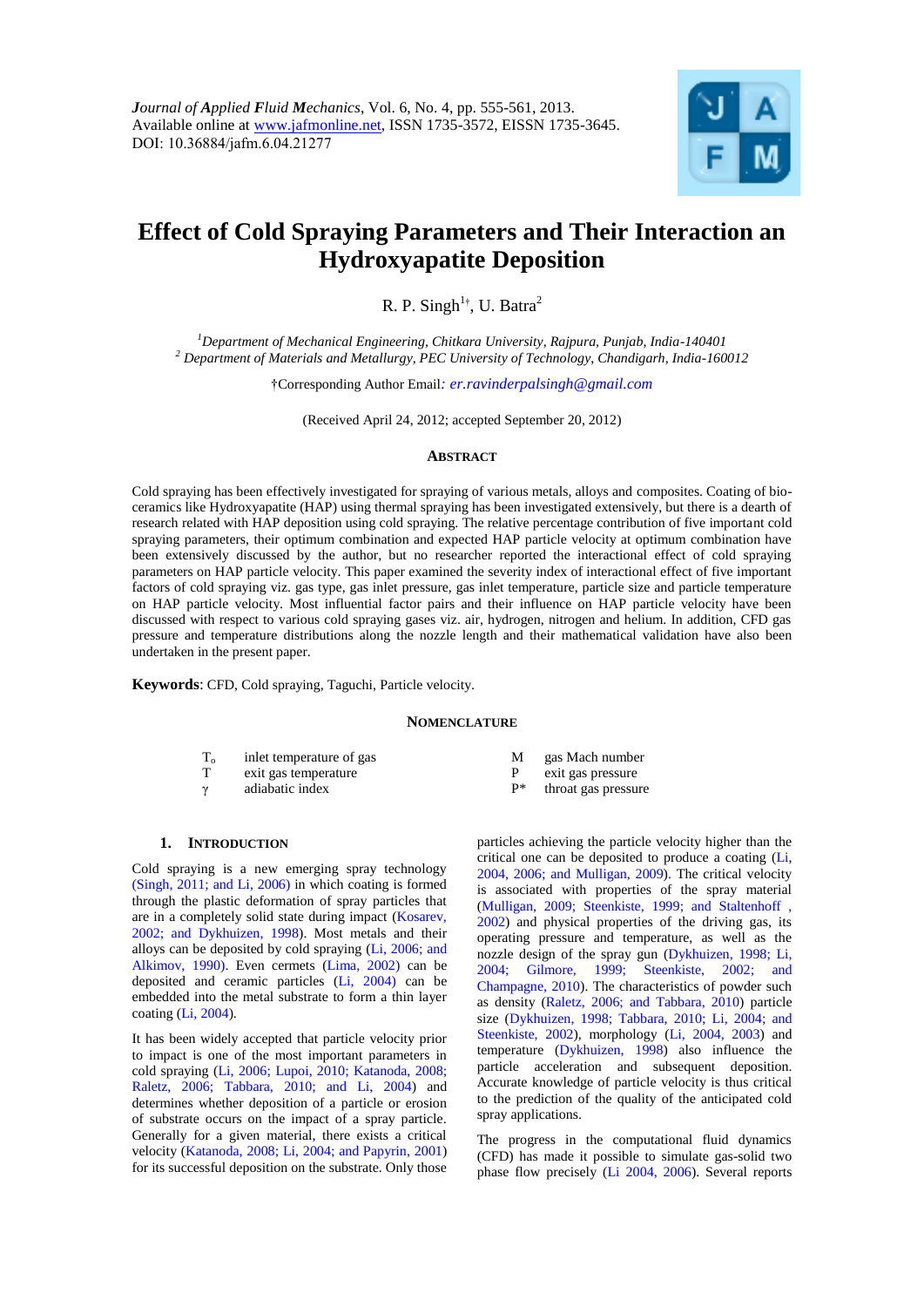have shown the feasibility to use CFD approach to obtain reasonable results, Gilmore (1999), Jodoin (2006) as cited in Li (2006). FLUENT software package has been proven to be reliable for modeling the gas flow in a Laval nozzle (Jodoin, 2002) and reported practically validated results (Tabbara, 2010; Li, 2004, 2006; and Sanjay, 2010).

Hydroxyapatite (HAP) has been an extensively accepted bio-ceramic used for implant applications in orthopedics, maxillofacial surgery and dental implants (Thamaraiseli, 2004). Plasma and High Velocity Oxy Fuel (HVOF) spraying techniques have been extensively used for HAP deposition despite many limitations due to the involvement of high temperature. On the other hand, cold spraying uses high velocity rather than high temperature to produce coatings and thereby avoid/minimize main deleterious high temperature reactions that occur in Plasma and HVOF (Karthikeyan). In addition, to the best of our knowledge, report of successful fabrication of HAP coating by cold spraying technology is not available in open literature; hence needs attention for research. Author has evaluated the individual effects of varied cold spraying parameters on HAP particle velocity viz. types of gas, gas pressure, gas temperature, particle size and particle temperature with an aid of CFD, mathematical and Taguchi technique (Singh, 2011), but the detailed analysis of interaction between the cold spraying parameters is yet to be ascertained which will in turn be used to evaluate the combined effects of cold spraying parameters and their relation with HAP particle velocity.

Taguchi technique is an experimental design optimization technique (Tsa, 2008; Roy, 2001; and Senthilkumar, 2010) which use standard 'Orthogonal Arrays' for forming a matrix of experiments in such a way to extract the maximum important information with minimum number of experiments. Using Taguchi techniques, the number of parameters can be tested at a time with probably least number of experiments as compared to any of the other experimental optimization techniques. Moreover, the technique provides all the necessary information required for optimizing the problem. The main advantage of Taguchi Techniques is not only the smallest number of experiments required but also the best level of each parameter can be found and each parameter can be shared towards the problem separately. The main steps of Taguchi method are determining the quality characteristics and design parameters necessary for the product/process, designing and conducting the experiments, analyzing the results to determine the optimum conditions and carrying out a confirmatory test using the optimum conditions (Senthilkumar, 2010).

The present paper reports the most influential interacted cold spraying parameter combinations, their relative percentage contributions, and their combined effect on simulated HAP particle velocity. In addition, numerically simulated gas pressure and temperature distribution along the nozzle length have been validated mathematically.

## **2. METHODOLOGY**

This study has been conducted in following phases (Singh, 2011):

- 1) Selection of Factors, Levels and orthogonal Array
- 2) FLUENT Modeling and Numerical Simulations
- 3) Taguchi Methodology
- 4) Mathematical Validation

## **2.1 Selection of Factors, Levels and Orthogonal Array**

Three factors related with gas properties viz. gas type, gas inlet pressure (MPa), gas inlet temperature (K) and two factors related with spraying particles viz. particle diameter ( $\mu$ m) and particle temperature ( $\overline{K}$ ) were selected for the study. Further four levels were chosen for each factor and have been reported elsewhere (Singh, 2011). L-16 orthogonal array was formulated using Taguchi approach.

## **2.2 FLUENT Modeling and Numerical Simulations**

Gambit 2.3.16 package was used to model the 2D axis symmetric convergent-divergent (CD) nozzle. Modeling, mesh generation, mesh quality, boundary conditions and allocation of fluid were done in Gambit environment. Numerical simulation was carried out by using the commercial software FLUENT to determine the flow field of the driving gas inside and outside the nozzle and subsequently heating and accelerating of particles in the cold spray. Schematic diagram, meshed model of axis-symmetric convergent-divergent nozzle, properties of HAP powder, boundary conditions and governing equations have been discussed in details elsewhere (Singh, 2011).

## **2.2.1 Governing Equations**

The equations governing the steady-state gas flow are the mass, momentum and energy conservation equations. To account for turbulence in the flow, a k-ε turbulence model was used. The flow being compressible, the gas mass density was not constant, and one more equation was used to close the system of equation: the perfect gas law.

#### **2.3 Taguchi Methodology**

Qualitek-4 software was used for complete analysis of nozzle exit particle velocity. Average, standard deviation, main average effects, analysis of variation (ANOVA), optimum conditions and expected optimum particle velocity was calculated and plotted. Confirmation test at optimum conditions was also conducted and have been reported elsewhere (Singh, 2011). Interaction among factors was not considered in study (Singh, 2011) which becomes the objective of the present paper. Effect of most influential factor pairs on HAP particle velocity from nozzle exit was evaluated and plotted with respect to various gases i.e. air, nitrogen, helium and hydrogen. Interaction severity index of interacted factors was also evaluated.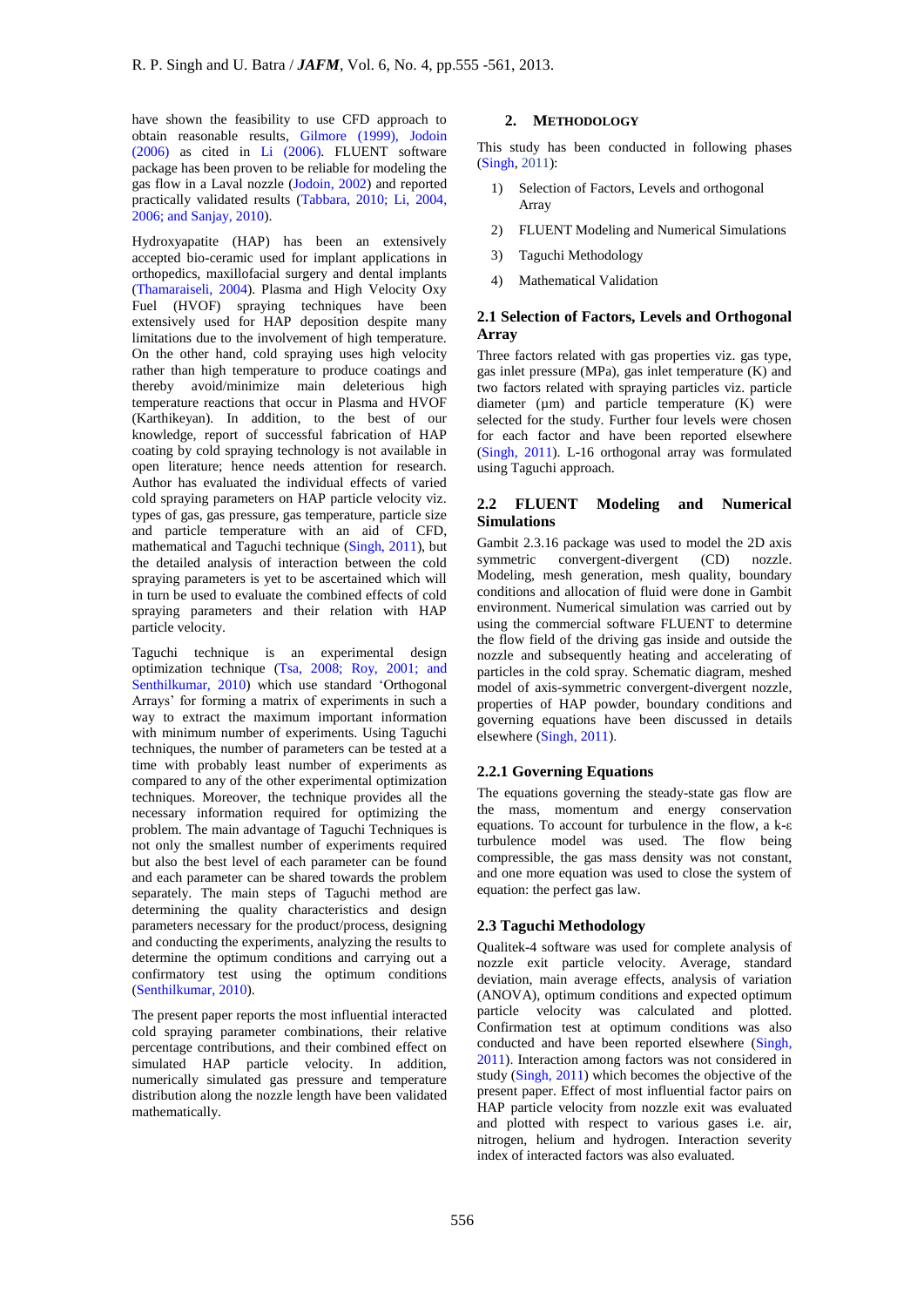#### **2.4 Mathematical Validation**

Numerically simulated optimal particle velocity behavior was validated with one dimensional isentropic (adiabatic and frictionless) mathematical equation (Singh, 2011). Assumptions, gas and particle velocity equations have been discussed in details (Singh, 2011). In the present study, CFD evaluated gas pressure and temperature distribution along the nozzle length was plotted and mathematically validated for generous understanding of probable gas flow behavior in nozzle. With the Mach number known along the nozzle length, gas pressure and temperature distribution along the nozzle length was calculated by using following Eqs. (1) and (2):

$$
\frac{T_0}{T} = 1 + \left(\frac{\gamma - 1}{2}\right) M^2 \tag{1}
$$

where  $T<sub>o</sub>$  is inlet temperature of gas, T is exit gas temperature, γ is adiabatic index and M is gas Mach number inside nozzle. From Eq.  $(1)$ , exit temperature (T) can be calculated with the Mach number known (M).

$$
\frac{P}{P^*} = \left[ \frac{(\gamma + 1)}{2 + (\gamma - 1)M^2} \right]^{\frac{\gamma}{\gamma - 1}}
$$
\n(2)

where P is exit gas pressure,  $P^*$  is throat gas pressure,  $\gamma$ is gas adiabatic index and M is gas Mach number. From Eq. (2), exit gas pressure was calculated along the cross-sections of nozzle length and plotted, after calculating the gas pressure at nozzle throat.

### **3. RESULTS AND DISCUSSION**

#### **3.1 Interaction Severity Index**

After calculating the average effect of each individual factor on HAP particle velocity, optimum conditions and expected particle velocity at optimum conditions (Singh, 2011), interaction among factors and their respective severity index was also calculated using Taguchi approach. Presence of interaction and their severity index are enumerated in Table 1.

**Table 1** Interacted Factor Pairs and Corresponding Severity Index

| S.<br>No.      | <b>Interacted Factor Pair</b>               | Severity<br>Index |
|----------------|---------------------------------------------|-------------------|
| 1              | Gas Pressure X Particle<br>Diameter         | 65.48             |
| $\overline{c}$ | Gas Temperature X Particle<br>Diameter      | 56.05             |
| 3              | Gas Temperature X Particle<br>Temperature   | 35.19             |
|                | Particle Diameter X Particle<br>Temperature | 18.71             |
|                | Gas Pressure X Particle<br>Temperature      | 18.34             |

To understand comprehensively the effect of cold spraying factors on HAP particle velocity, it is mandatory to recognize the interaction among the spraying factors, if any. Five interacting pairs were found to considerably influence HAP particle velocity

in cold spraying. Gas inlet pressure combined with particle diameter was found to maximally affect the particle velocity followed by other pairs as shown in Table 1. Interaction severity index of gas inlet pressure combined with particle diameter and gas inlet temperature combined with particle diameter affect the particle velocity more than 50%. Gas pressure, gas temperature and particle diameter have been reported by many researchers (Champagne, 2010; Li, 2004; and Jodoin, 2006, 2002) to be the main influential factors affecting the particle velocity.

## **3.2. Effect of Spraying Factors on HAP Particle Velocity**

Effect of most influential interacted factor pairs ,Table 1, on HAP particle velocity has been shown in Fig. 1-5. Behavior of various cold spraying gases i.e. air, nitrogen, helium and hydrogen were analyzed. Influence of gas pressure combined with particle diameter on HAP particle velocity is shown in Fig.1.



**Fig. 1.** Influence of Gas Pressure and Particle Diameter on HAP Particle Velocity

Particle velocity was found to decrease with the increase of gas pressure and particle size. At a gas pressure of 1 MPa and particle size of 5 µm, the particle velocity was found to be maximum and it decreased linearly with the increase of pressure up to 3 MPa and particle diameter of 30 µm. Particle velocity was observed to be maximum with the usage of hydrogen gas followed by helium, nitrogen and air respectively. Many investigations have revealed to use the small particle size of spraying powder to achieve the highest particle velocity. Also, hydrogen and helium have been reported to produce the maximum particle velocity due to their low atomic weight as compared to nitrogen and air (Jodoin, 2002; and Katanoda, 2008).

Influence of gas temperature combined with particle diameter on HAP particle velocity is shown in Fig. 2. As the gas temperature and particle diameter increased, particle velocity was observed to decrease. Between gas temperature of 373-573 K along with particle diameter ranges from 15-30 µm, particle velocity was observed to almost remain same. Highest particle velocity was examined at the smallest particle diameter of 5µm with a gas temperature of 303 K with various gases. Highest particle velocity was observed with the usage of hydrogen gas followed by helium, nitrogen and air. Many investigations have revealed to use the small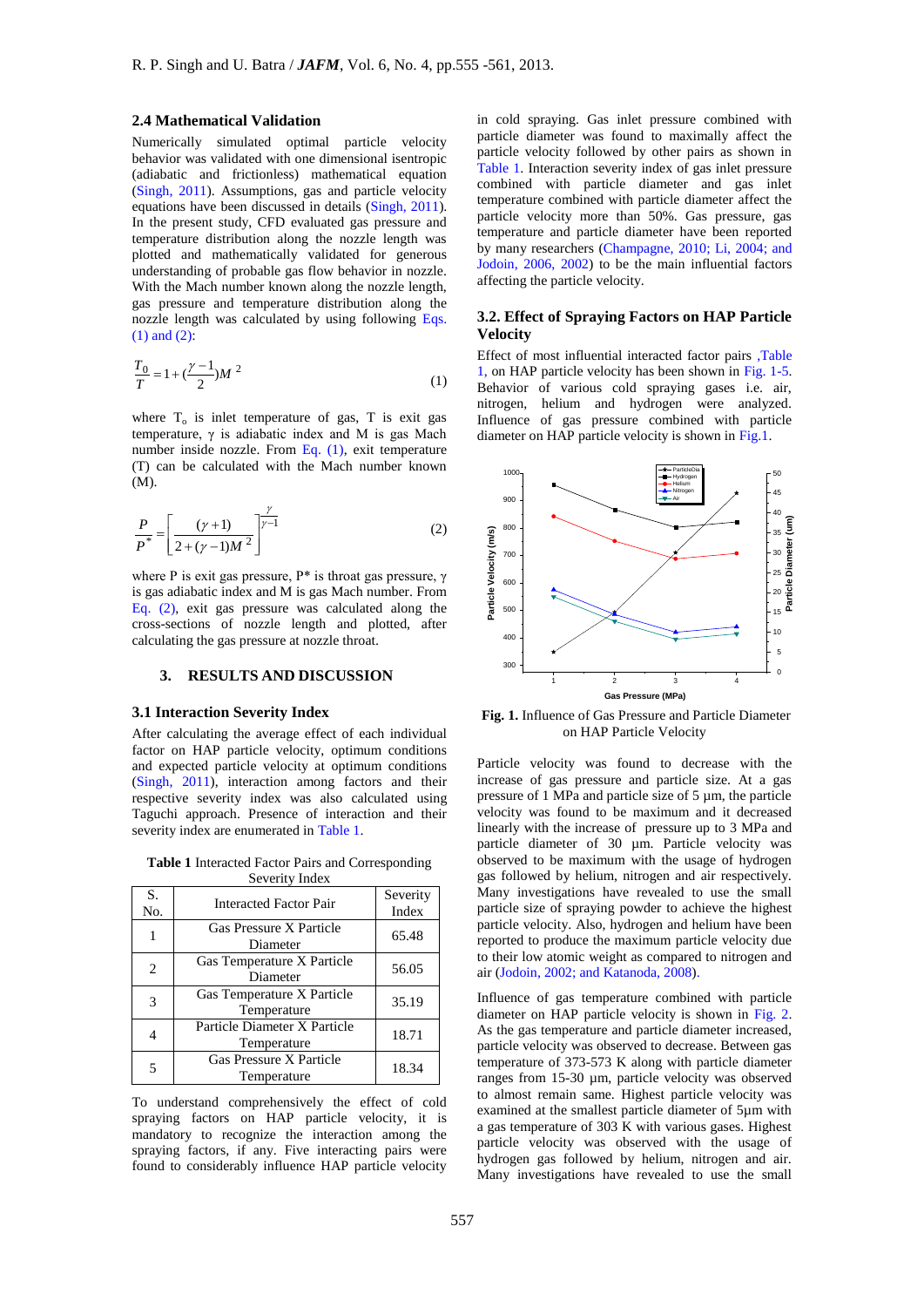particle size of spraying powder to achieve the highest particle velocity. Also, hydrogen and helium has been reported to produce the maximum particle velocity.



Comparison of Fig. 1 and Fig. 2 concludes that the

HAP particle velocity is inversely proportional to particle size, despite the increase of gas pressure and gas temperature.

Influence of gas temperature and particle temperature on HAP particle velocity is shown in Fig. 3. It shows that with the increase of gas and particle temperature, particle velocity increased. Hence comparison of Fig. 2 and Fig. 3 establishes that to increase the HAP particle velocity, along with the increase of gas temperature, increase of particle temperature is also mandatory at constant particle size. Similar directly proportional effect of gas and particle temperature at constant particle size on particle velocity has already been experimentally supported by many investigators (Champagne, 2010; and Li, 2004). Maximum particle velocity can be achieved at a maximum particle temperature with the usage of hydrogen followed by helium gas.



Temperature on HAP Particle Velocity

Now, it has been well established from Fig. 2 and Fig. 3 that HAP particle velocity increases only, if along with the increase of gas temperature; particle temperature is

also increased. This behavior is only valid for particles having uniform/constant size. This latter behavior is further confirmed by Fig. 4 which suggests that even on the increase of particle temperature, particle velocity will not increase and rather it will decrease, if particle size is increased. This analysis further firms the previous conclusion of decrease of particle velocity with the increase in particle size. It is now crystal clear that particle size produces the dominating inversely proportional effect on HAP particle velocity.



Temperature on HAP Particle Velocity

Increase of gas pressure and particle temperature consequently increased the particle velocity as shown in Fig. 5 and has been reported by many investigations (Champagne, 2010; and Li, 2004). Hydrogen followed by helium gas furnished the maximum particle velocity at highest gas pressure and particle temperature.



**Fig. 5.** Influence of Gas Pressure and Particle Temperature on HAP Particle Velocity

#### **3.3. CFD Gas Pressure and Temperature Distribution and Mathematical Validation**

Figure 6 shows the comparison of Computational Fluid Dynamics (CFD) and mathematically (1-D) evaluated gas pressure distribution of optimized gas i.e Hydrogen along the nozzle length. CFD gas pressure distribution confirmed to be less than the mathematically calculated gas distribution range as mathematical formula doesn't take into consideration the effect of friction between nozzle wall and gas layer. From inlet to exit, gas pressure was reduced due to its expansion in convergent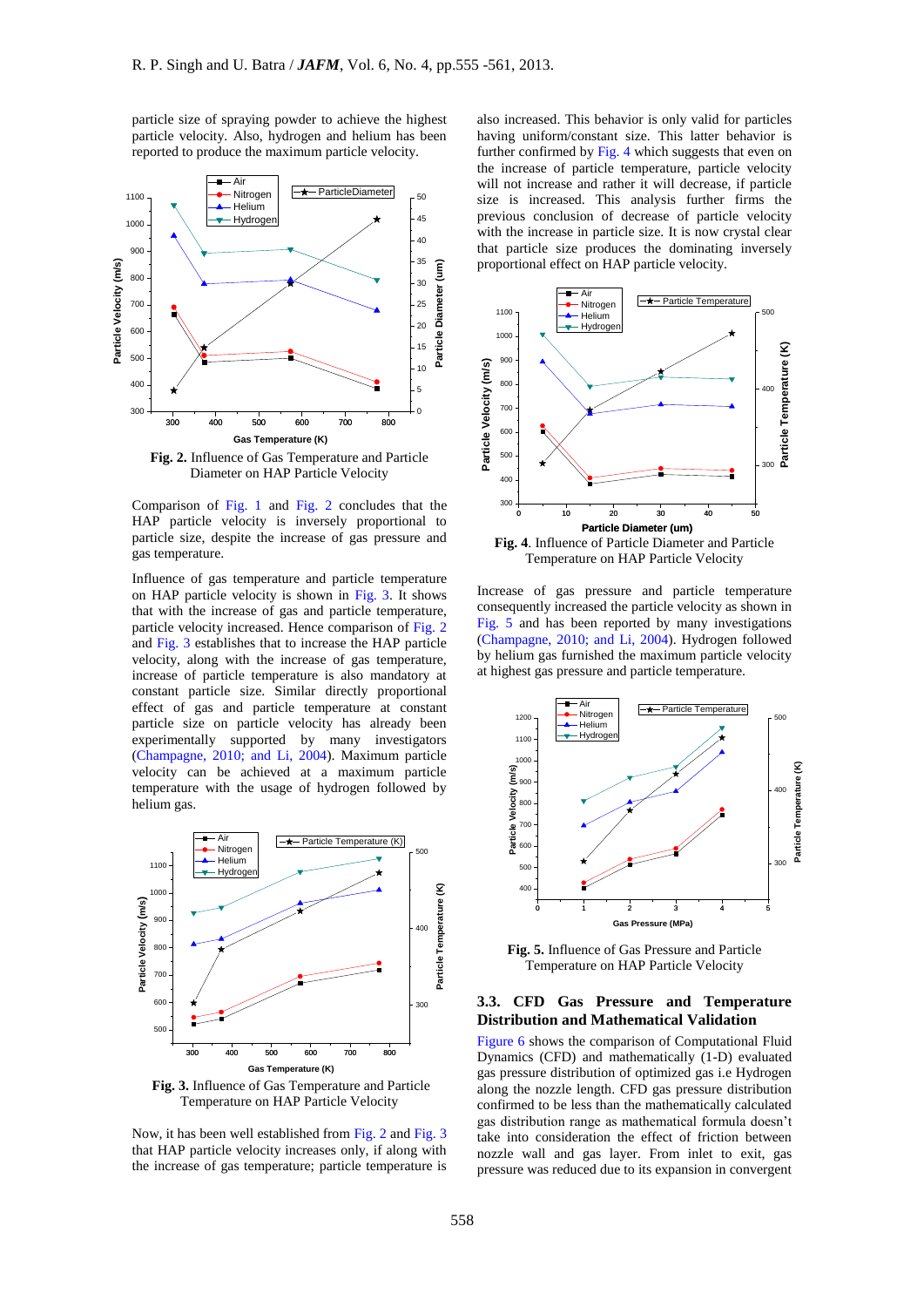divergent nozzle. Near the nozzle exit, fluctuation in pressure was also observed.

Figure 7 shows the comparison of Computational Fluid Dynamics (CFD) and mathematically (1-D) evaluated

gas temperature distribution of optimized gas i.e Hydrogen along the nozzle length. CFD evaluated

temperature was observed to be less than the mathematically calculated gas temperature, but pattern of distribution observed to be same along the nozzle length. From inlet to exit, gas temperature was reduced due to its expansion in convergent divergent nozzle.



**Fig. 6**. Comparison of CFD and Mathematical Gas Pressure Distribution in Optimized Nozzle



**Fig. 7.** Comparison of CFD and Mathematical Gas Temperature Distribution in Optimized Nozzle

## **4. CONCLUSIONS**

1. Many investigations only enumerated the influential factors and corresponding levels, but none reported their interactional effect on particle velocity. In the present study, interactions between various cold spraying parameters were studied using Taguchi approach. In addition, severity index of interacting factors were also presented. Gas pressure combined with particle diameter factors were observed to affect the particle velocity maximally followed by other combinations.

2. Increase of HAP particle diameter was found to decrease the particle velocity and its influence was found to be more than the respective influences of gas pressure, gas temperature and particle temperature.

3. Increase of gas pressure and particle temperature was found to increase the particle velocity.

4. CFD and mathematically calculated Hydrogen gas pressure and temperature distribution patterns was found to be similar and decreased from inlet to exit along the nozzle length. The main reason can be an expansion of hydrogen gas within the nozzle. Similar distribution patterns also confirmed the correctness of simulation procedure and applied boundary conditions in FLUENT software.

#### **REFERENCES**

- Alkimov, A.P., V.F. Kosarev and A.N. Papyrin (1990). A Method of Cold Gas Dynamic Deposition, *Dokl. Akad. Navk SSSR*, 318(5), 1062-1065.
- Champagne, V.K., D.J. Helfritch, S.P.G. Dinavahi, and P.F. Leyman (2010). Theoretical and Experimental Particle Velocity in Cold Spray, *Journal of Thermal Spray Technology*, Published online.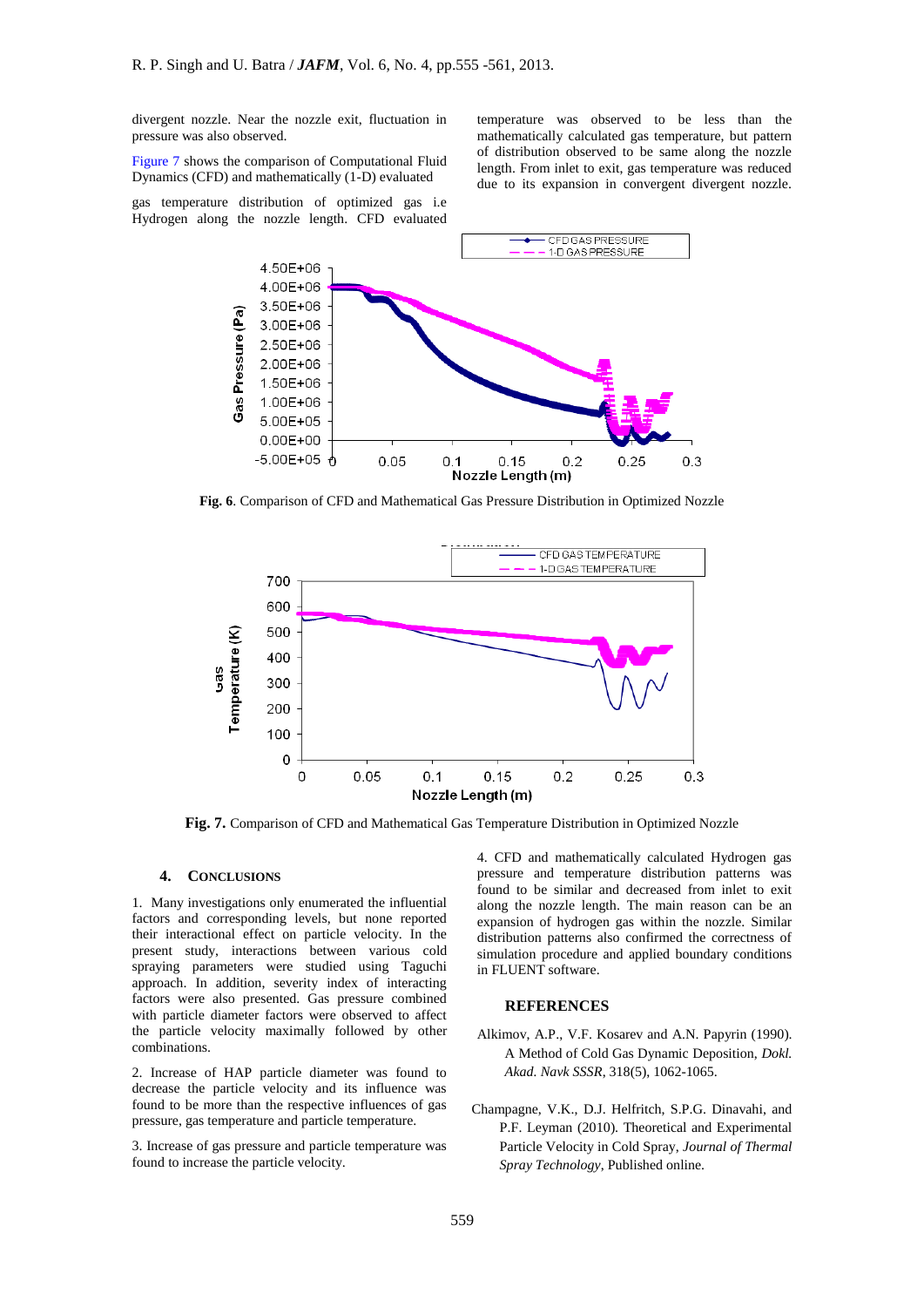- Dykhuizen, R.C. and M.F. Smith (1998). Gas Dynamic Principles of Cold Spray, *Journal of Thermal Spray Technology*, 7(2), 205-212.
- Fluent 2000a. Gambit 2.3.16. Lebanon, NH: FLUENT, Inc.
- Gilmore, D.L., R.C. Dykhuizen, R.A. Neiser, T.J. Roemer, and M.F. Smith (1999). Particle Velocity and Deposition Efficiency in the Cold Spray Process, *Journal of Thermal Spray Technology*, 8(4), 576-582.
- Jodoin, B., F. Raletz, and M. Vardelle (2006). Cold Spray Modeling and Validation using an Optical Diagnostic Method, *Journal of Surface and Coating Technology*, 200, 4424-4432.
- Jodoin, B. (2002). Cold Spray Nozzle Mach Number Limitation, *Journal of Thermal Spray Technology*, 11, 496-507.
- Karthikeyan, *Journal of Cold Spray Technology*, International and USA efforts, Available at [www.google.co.in.](#page-0-0)
- Katanoda, H. (2008). Numerical Simulation of Temperature Uniformity within Solid Particles in cold Spray, *Journal of Solid Mechanics and Materials Engineering*, 2(1), 58-69.
- Kosarev, V.F., S.V. Klinkov, A.P. Alkhimov, and A.N. Papyrin (2002). On Some Aspects of Gas Dynamic of the Cold Spray Process, *Journal of Thermal Spray Technology*, 12(2), 265-281.
- Li, W.Y., H. Liao, G. Douchy, and C. Coddet (2006). Optimal Design of a Cold Spray Nozzle by Numerical Analysis of Particle Velocity and Experimental Validation with 316L Stainless Steel Powder, *Journal of Materials and Design*, 28, 2129-2137.
- Li, C. J., W.Y. Li, and H. Liao (2006). Examination of the Critical Velocity for Deposition of Particle in Cold Spraying, *Journal of Thermal Spray Technology*, 15(2), 212-222.
- Li, C.J., G.J. Yang, X.C. Huang, W.Y. Li, and A. Ohmori, (2004). Formation of TiO<sub>2</sub> Photocatalyst through Cold Spraying, *Journal of Thermal Spray, Advances in Technology and Application*, *ASM International*, 345-349.
- Li, W.Y. and C.J. Li (2004). Optimal Design of a Novel Cold Spray Gun Nozzle at a Limited Space, *Journal of Thermal Spray Technology*, 14(3), 391-396.
- Li., C.J., and W.Y. Li (2004). Optimization of Spray Conditions in Cold Spraying based on the numerical analysis of particle velocity, *Journal of Transactions of Non- Ferrous Materials Society of China*, 14(2), 43-48.
- Li, C.J. and W.Y. Li (2003). Deposition Characteristics of Titanium coating in cold Spraying, *Journal of Surface and Coating Technology*, 167(2-3), 278- 283.
- Lima, R.S., J. Karthikeyan, C.M. Kay, J. Lindamann, and C.C. Berndt (2002). Microstructural Characteristics of Cold-Sprayed Nanostructured WC-CO coatings*, Journal of Thin Solid Films*, 416(1-2), 129-135.
- Lupoi, R. and W. O'Neill (2010). An investigation of Powder Stream in Cold Gas Spray (CGS) Nozzles. *Proceedings of 5th European Conference on Computational Fluid Dynamics (ECCOMAS CFD 2010)*, Lisbon, Portugal.
- Mulligan, P., J. Smith, and J. Stokes (2009). Development of a Cold Flow deposition Process for the Application of Coatings using the HVOF Spray Process, *The Arabian Journal for Science and Engineering*, 34(1C), 89-99.
- Papyrin, A. (2001). Cold Spray Technology, *Journal of Advanced Material Process*, 159, 49-51.
- Raletz, F., M. Vardelle, and G. Ezo'O (2006). Critical Particle Velocity under Cold Spray Condition, *Journal of Surface and Coating Technology*, 201, 1942-1947.
- Roy, R.K. (2001). *Design of Experiments Using the Taguchi Approach*, New York, USA, John Wiley & Sons.
- Sanjay, P., N.S. Mahesh, and S.K. Kumar (2010). Computational and Heat Transfer Analysis of convergent Nozzle used for Gas Atomization of Liquid Metals, *International Journal of Dynamics of Fluids*, 6(2), 161-179.
- Senthilkumar, R, S. Vaidyanathan, B. Sivaraman (2010). Thermal analysis of heat pipe using Taguchi method, *International Journal of Engineering Science and Technology*, 2(4), 564-569.
- Singh, R.P. (2011). Numerical Evaluation, optimization and Mathematical Validation of Cold Spraying of Hydroxyapatite using Taguchi Approach, *International Journal of Engineering Science and Technology*, 3(9), 7006-7015.